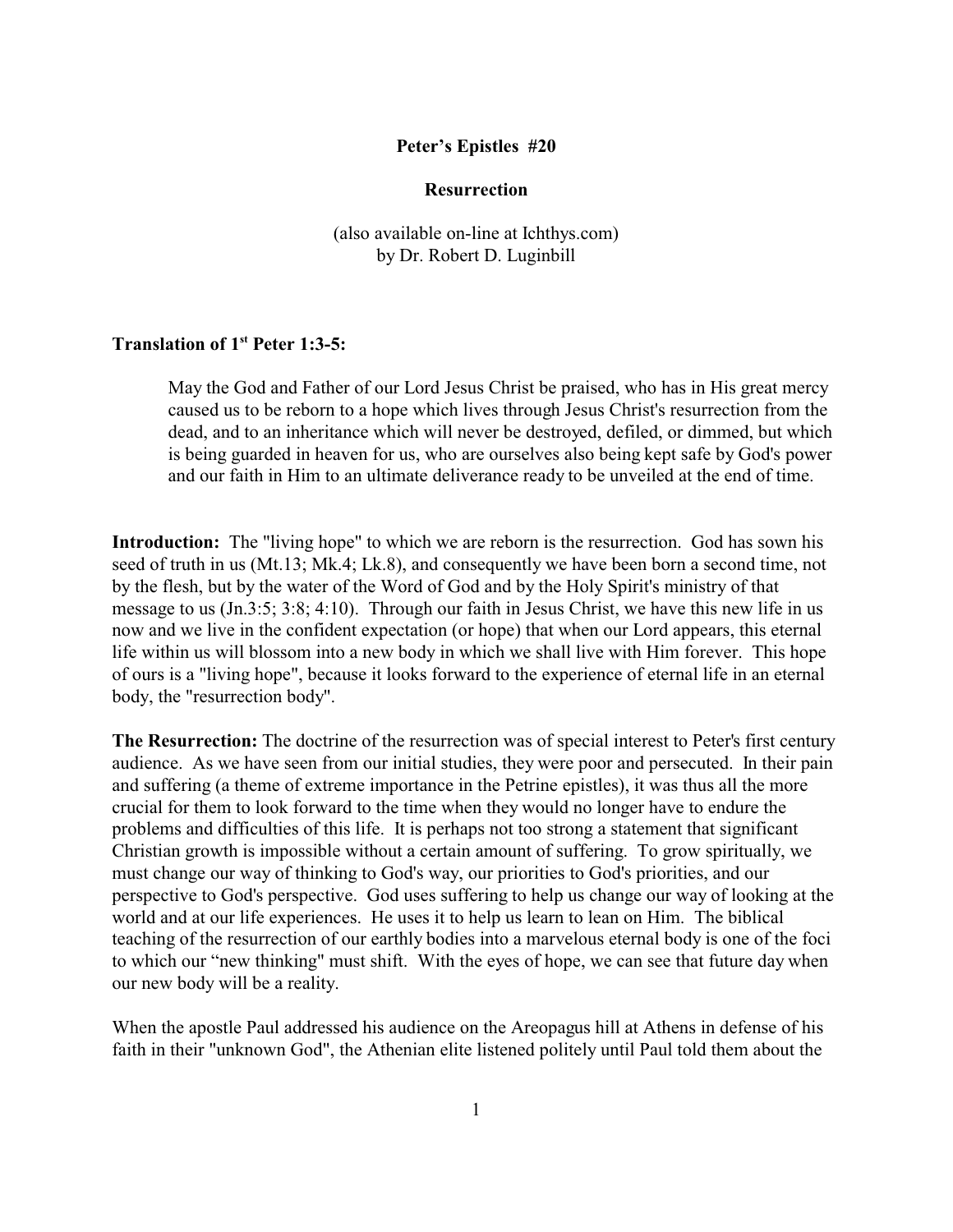resurrection of Jesus Christ (Acts 17:22-34). At the mention of "rising from the dead" some of the crowd put him off, some openly scoffed, and only a small few who found their hearts moved to seek God were compelled to listen further. Today, no less than it did some two thousand years ago, the idea of a literal coming to life of the dead is a fundamentally divisive issue, with those who are willing to believe on one side and those who are content to live their lives without God on the other.

Belief in the resurrection is an absolutely vital component of our Christian faith, because the entire point of that faith is our confidence in deliverance from death through resurrection following the pattern of the resurrection of our Lord Jesus Christ. As Paul puts it, if there were no resurrection, then neither was Christ resurrected. And if Christ were not resurrected, then all the teachings of scripture are false and all of our faith is empty and void. Furthermore, Paul, in company with all those apostles and witnesses to Christ's resurrection would be found to be false witnesses against God, if Christ had indeed not been resurrected. If there truly were no such thing as resurrection from the dead, then Christ could not have been resurrected, and so our faith would be completely in vain, for we would still be accountable for our sins. Those who have died before us would truly have perished. If we were indeed only living for the here and now, if there were no prospect of life after death, if our hope of eternal life were a false one destined to die with us, then we Christians would certainly be most worthy of pity in this life (1Cor.15:12- 19).

To put it succinctly, resurrection is the only way we can triumph over death, therefore resurrection based upon faith in Him who overcame death is the ultimate goal of our Christian hope. For our hope rests upon the promise that God so loved the world that He gave His only Son, so that those who were willing to follow His Son might have the opportunity to be victorious over death through resurrection, a renewal of life, even life everlasting (Jn.3:16; 1Cor.15:54-57).

The Christian virtue of hope naturally focuses in on the blessed future that has been promised to all believers. No matter how scorching the burden of the day or how heavy the load we carry in this life, we can look forward in confidence to the "blessed hope" of joy and relief that accompanies the "glorious appearance" of our Lord Jesus Christ (Titus 2:13). Part of that hope is the anticipation of the conquest of evil and the wonders of the Kingdom of Heaven which our Lord will establish on His return, but another large part of the hope mentioned by Titus is our anticipation of receiving a glorious, incorruptible new body in which we shall dwell with the Lord forever. It is for this reason we esteem all earthly things of less value than the attainment of the resurrection (Phil.3:8-11), that we strive to perfect our Christian walk of virtue and enter the Kingdom without stumbling (2Pet.1:8-11), and that we set our minds on heavenly things, looking forward to the transformation of our present, humble bodies to a new reality in keeping with our true citizenship which is heavenly, not earthly (Phil.3:15-21).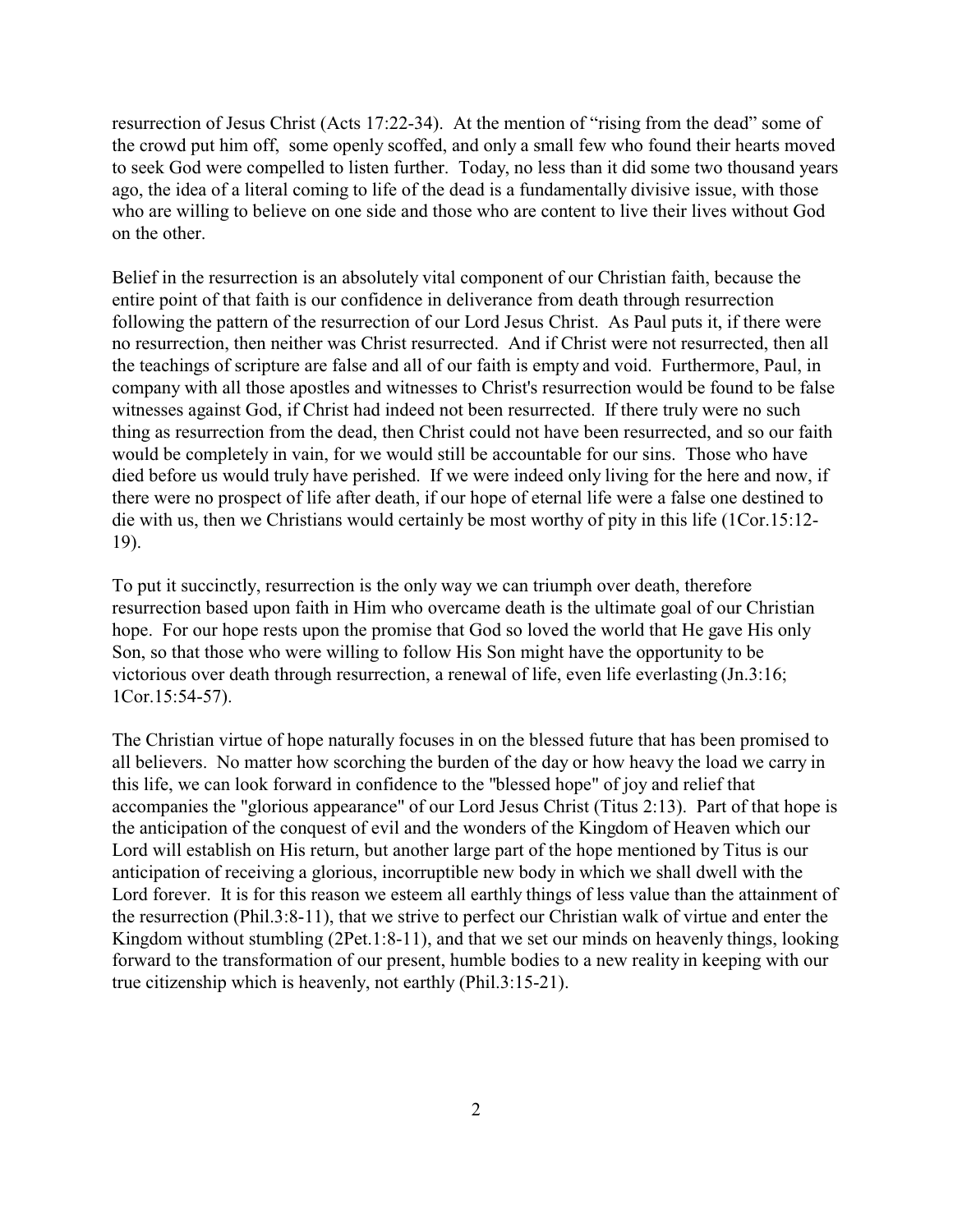#### **The Nature of the Resurrection:**

1. Resurrection is an essential part of our future status: Without the resurrection, eternal life would be impossible, for "flesh and blood cannot inherit the kingdom of God" (1Cor.15:50). We pass our lives here on earth in this body of flesh, but our true citizenship is in heaven (Phil.3:20- 21), and we are confident that just as we now bear the form of earthly flesh (as did our Lord), we shall one day bear the heavenly form of our resurrected Lord Jesus Christ (1Cor.15:49).

2. Resurrection must be distinguished from resuscitation: It is important to note that by resurrection we mean an eternal, unchangeable status, not a temporary return to this same earthly body we now inhabit. When Christ brought Lazarus back from the dead, it was a temporary return, and Martha was correct in her assumption that the final "resurrection" of her brother would have to await "the last day". But part of God the Father's validation of our Lord's earthly ministry on earth included the raising of the dead (Matt.11:5; Lk.7:22), and all of the people so raised by Christ and the apostles still await their final resurrection bodies (Lk.7:11-17; 8:40-42). Incidentally, we can see the resuscitation of Lazarus fulfilling part of its purpose in the gospel of John, for we are told that word of that miracle was the reason for the huge crowd awaiting our Lord on Palm Sunday (Jn.12:17-18). A similar phenomenon is the temporary resuscitation of believers who had died immediately prior to our Lord's crucifixion; by bringing them back to life temporarily, God validated after the fact for all to see the efficacy of His Son's work on the cross for us all (Matt.27:52-53).

3. Resurrection must be distinguished from transmutation: A very small number of believers ended their lives in a most unusual way. Enoch, Moses and Elijah are examples of believers who were "transmuted", that is, who did not experience the death of their physical bodies. These three men were all transferred to eternity apart from death. In the case of Moses and Elijah (though the specific circumstances of their departures differ), the reason apparently has to do with their eventual return for "further service" at the time of the tribulation (Rev.11:1-13). Despite their unusual departures from life, Enoch, Moses and Elijah still await their resurrection bodies along with all the departed believers.

4. Resurrection must be distinguished from interim states: In Revelation chapter seven, immediately after the sealing of the 144,000, the apostle John tells us that he saw "a great multitude, one which no one could count, from every race and tribe and people and tongue, standing before the throne and before the lamb, dressed in white robes and carrying palm branches in their hands" (Rev.7:9-17). Unable to respond to the angel who later asks him who these people are, John is then told that "these are they who come out of the great tribulation" (v.14). These departed believers, dressed according to the fashion of the day, are recognizable in every way as human beings, and even sing a song to the glory of God (v.10). All this is in spite of the fact that they are no longer occupying the body into which they were born, nor have as yet taken up residency in their "resurrection bodies" (since, at this point in time, the resurrection has not yet occurred with the sole exception of our Lord Jesus Christ's human body). We must conclude, therefore, that after physical death, there is an interim state superior to our current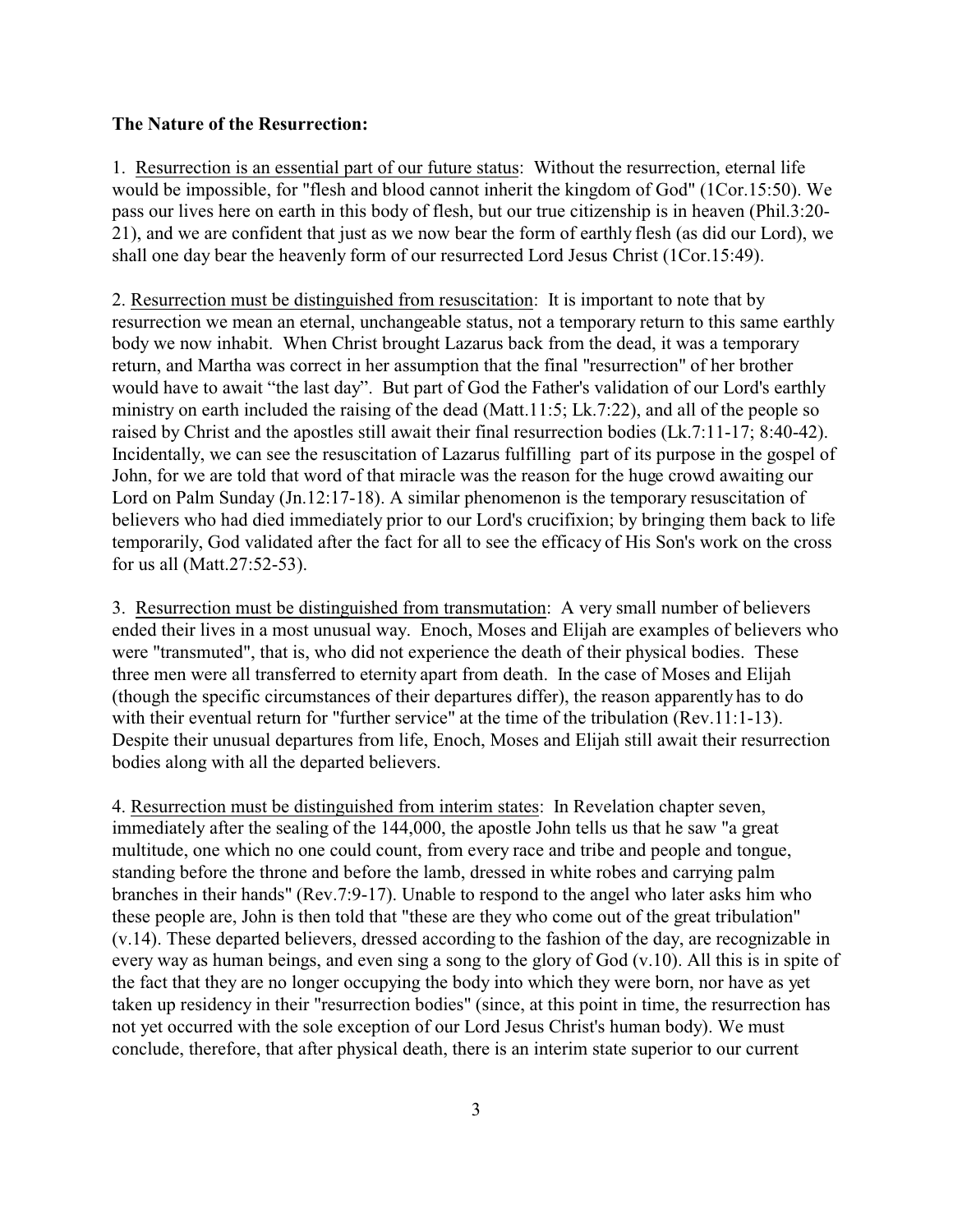status of mortality, but still inferior to the final state of glory which will be ours at the resurrection. Other passages of scripture support this position as well, such as the brief interview of the departed Samuel by Saul (1Sam.28:13-19), the appearance of Moses and Elijah at the mount of transfiguration (Lk.9:28-36), and, of particular interest, the parable of Abraham's bosom (Lk.16:19-31). In this last example, Jesus gives us rich detail of the interim state and abode as it was before our Lord's ascension. Lazarus, the rich man, and Abraham are all recognizable, and (apart from their presence in eternity), seem indistinguishable from the living. Obviously, what we can know about our interim status in eternity is limited to such detail as we are able to glean from scripture, but, as the above example illustrates, it would be a great mistake to imagine that our person or even our essential human form will be radically altered. We can expect this state (and our ultimate resurrection state) to be *better* to an unknowable degree than what we are now experiencing without making us fundamentally different individuals (apart from the welcome absence of sin).

5. Resurrection is a reality: Questions about the nature and the reality of the resurrection are not unique to our day. Despite Old Testament teaching of the resurrection (witnessed by Dan.12:2), our Lord's unmistakable emphasis on the subject (cf. Jn 5:28-29), and the accurate understanding of those who paid careful attention to His teaching (Jn.11:23-24), during New Testament times the resurrection was nonetheless a matter of skepticism among those who prided themselves on their education and sophistication. In his defense before king Agrippa, the apostle Paul put king Agrippa through an apparently embarrassing experience by forcing him to deal with the question of the resurrection. Cutting through generations of legalistic tradition, Paul makes it clear that the whole center and focus of worshiping God is the anticipation of the resurrection, the true hope upon which the Jewish faith is based (cf. Acts 24:14-15):

And now I stand here before you under indictment because of the promise given by God to our forefathers. It is in the hope of receiving the fulfillment of this promise that our people serve Him night and day, and it is also because of this promise, O king, that I am being accused by the Jews. Why is it considered unbelievable to you that God raises the dead? Acts 26:6-8

Indeed, the contemporaries of Christ were often as confused about the resurrection and its nature as many of today's Christians are. One important sect, the Sadducees, even denied its existence (Matt.22:23-33). Even the disciples of Jesus were largely in the dark on the issue, as we know from their debate (mentioned in Mk.9:10) about "what this resurrection from the dead meant." Questions about the resurrection usually center either on the time of its occurrence or on the nature of the resurrection body.

## **The Resurrection Body:**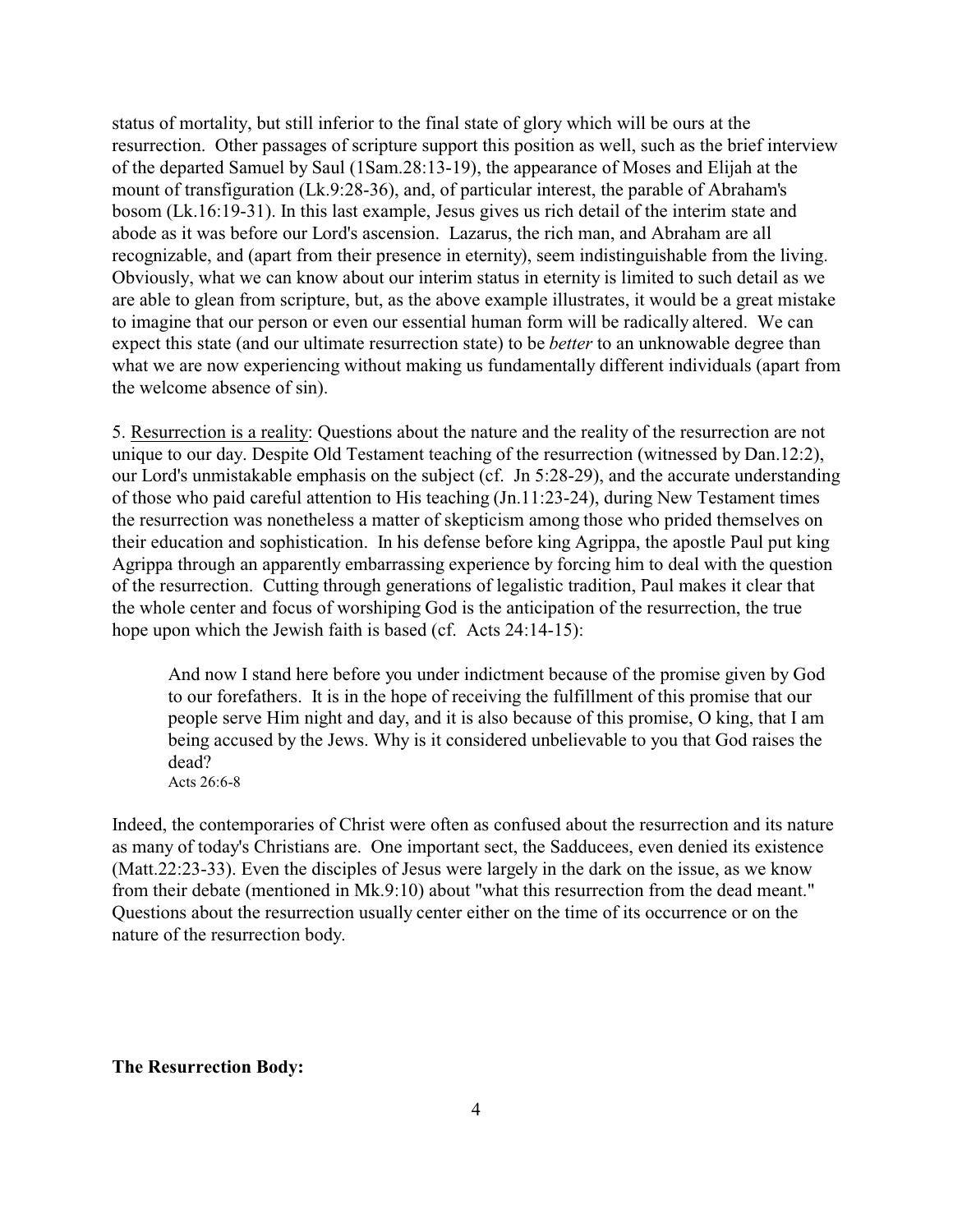The original, interim and ultimate nature of man has been and will always be the same in one important respect. Man was created by God to be both a physical and spiritual entity. Ever since God "formed Adam from the dust of the ground and breathed into him the breath of life," every resultant "living person" has had a dichotomous nature (Gen.2:7; and cf. Gen.5:1-3). In this life, the body is of purely physical composition (formed originally from the earth), but we look forward with anticipation to the day when we shall be made like to our Lord, possessing a body which corresponds to our spiritual nature instead of to our corrupt, physical one (1Cor.15:44-49). Mankind has been designed by God to have a unity of body and spirit, and in every phase of God's plan, so we do. In this life, our flesh is frail, and corrupted in its very nature by sin. The sin inherent in our bodies (Rom.7:18-20), continues to exercise a pervasive and invidious influence upon us so long as we are still in this world, but our spirits are not in any way tainted by sin, and, provided we but put our faith in the Son of God while yet in this life, shall occupy a sinless home in eternity. Death is thus an aberration, brought about by Adam's sin and then transferred by physical birth to the whole human race (Gen.2:16-17; 3:19; Rom.5:12-21; 1Cor.15:21-22). The result of the sinfulness and frailty of our present, physical body is that we cannot live for very long in our current mortal state. But the death of our present physical body will in no way affect our spirit, and our spirit will be housed in another body (an interim one, followed by an eternal one) immediately following the death of the shell we now occupy. The issue for mankind, therefore, is not death, but rather where it is that eternity will be spent, and whether the new birth will swallow up death in new, eternal life (through faith in Christ), or the first appointed departure from this life will be followed by the second death (through denial of Christ):

It is appointed unto men to die once, and, after that, judgment is in store. Hebrews 9:27

As we have mentioned, not much is said in scripture of the interim state, a condition which the last generation of believers will not experience, passing directly from life to eternal life or eternal judgment (although the very first believers have been in this interim state for thousands of years now). Still, we do know that along with spiritual existence, the "body" occupied during this period will in fact be discernible as such, and that individuals occupying it will be recognizable, not only by appearance, but also in personality (Lk.16:19-31; 1Sam.28:13-19; Rev.6:9; 7:9-17; 11:1-13).

Scripture naturally focuses instead upon the final, eternal resurrection body, and we are given very definite assurances in the Bible of the doctrines discussed above. We are told in no uncertain terms in  $2<sup>nd</sup>$  Corinthians 5:3 (in the Greek text) that when our present "tent" is struck, our spirits will not wander about unclothed, but will take up residence in an "eternal home", not an earthly shell, but a heavenly one which has been prepared for us by God. To Paul this was clearly a doctrine of great personal encouragement. Given the wealth of information Paul provides on the resurrection, it will be worth our time at this point to take a rather detailed look at one of the richest passages he gives us on the topic: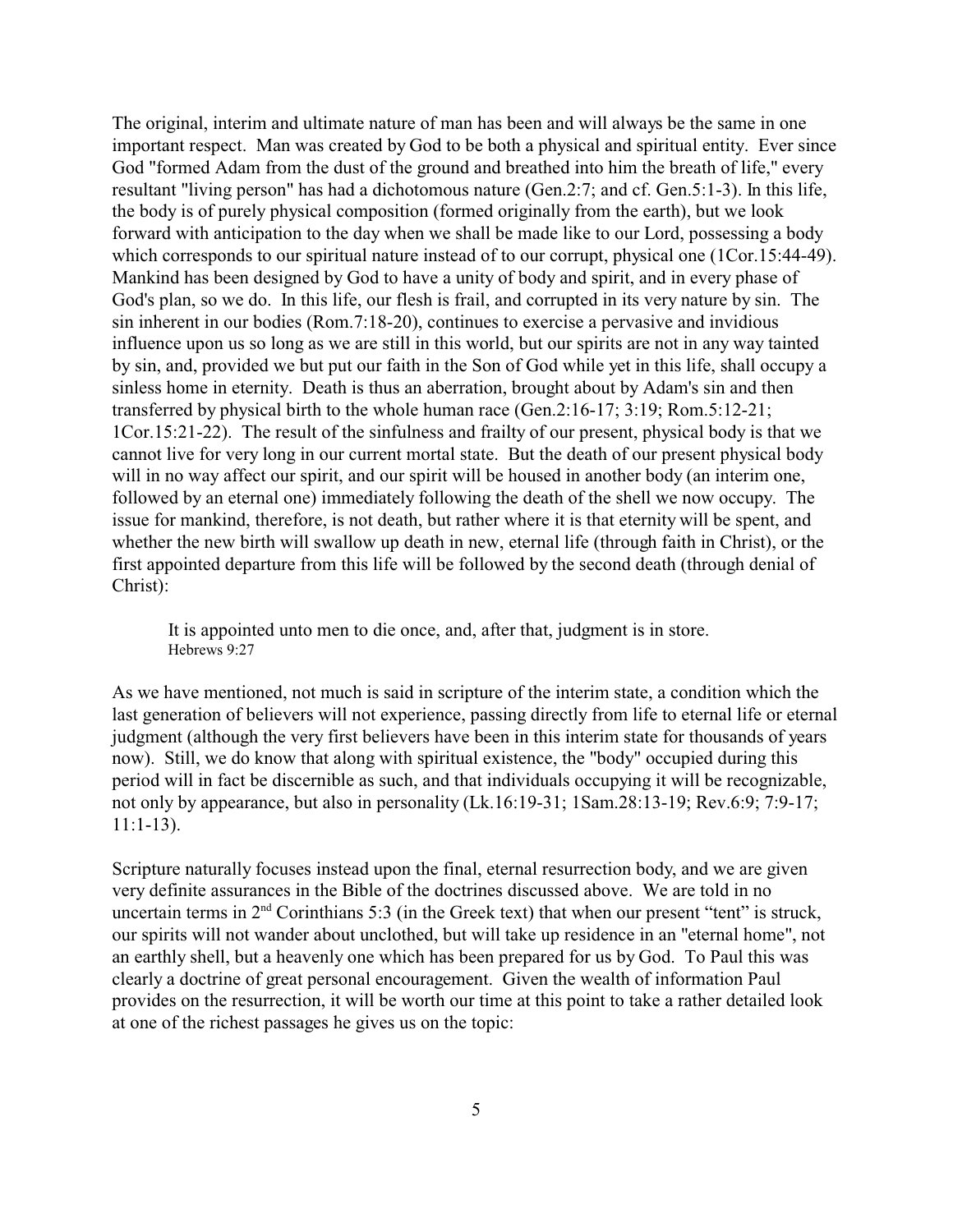Now somebody will no doubt say, "In what manner do the dead rise? And with what sort of body do they come back?" Use a little common sense! When you plant a seed, it doesn't "come back to life" unless the seed itself is first destroyed, does it? And what you put in the ground is not the actual plant which later sprouts, but an "empty shell", so to speak, of the wheat or of whatever you are planting. God then transforms this seed into a plant in accordance with His creative plan, giving each specific seed its own unique structure. [As it is with seeds and plants, the same is true of animate bodies.] For in an analogous way, not all bodies are the same. Obviously, the bodies of men are different from the bodies of cattle, the bodies of birds are different from the bodies of fish and, just as obviously, bodies capable of dwelling in heaven are different from the bodies we occupy here on earth. Moreover the splendor of our heavenly bodies will transcend that of our earthly ones. [Nor should we imagine that all heavenly bodies will possess the same degree of splendor.] After all, the radiance of the sun and of the moon and of stars is different in each case, and even the stars differ amongst themselves in glory. 1st Corinthians 15:35-41

Paul's planted-seed analogy does much to explain what the resurrection body is by contrasting it to our present physical body. In order for the new body to "sprout", the old one must first be placed in the ground, so that our death as Christians is not an end to hope, but rather a sure and necessary prerequisite to the transformation of our present weak form into a glorious, incorruptible heavenly habitation. Furthermore, just as the plant which sprouts is related to the seed and yet markedly different from it, so our heavenly body will be similar to the physical one we now occupy in some respects, but at the same time dramatically different. This only stands to reason, since, obviously, our physical bodies are severely restricted as to longevity, while our spiritual bodies will be capable of living forever. Moreover, the degree of "glory" or splendor of these bodies will vary (based upon reward), just as stars and planets differ in magnitude.

So it is with the resurrection of the dead. The body sown is corruptible, the one raised incorruptible. The body sown is dishonorable, the one raised glorious. The body sown is weak, the one raised powerful. The body sown is suited to physical life, the one raised to spiritual life. If there is a physical body (and there patently is), then there is also a spiritual one. For as it has been written that "Adam, the first man, became a physical being, possessing life", so Christ, the last Adam, became a spiritual being, bestowing life. However it is not the spiritual body, but the physical body which comes first, and the spiritual body follows. The first man was earthly, being taken from the ground. The second Man is heavenly. And as was the earthly man, so also are we of the earth. And as is the heavenly Man, so also shall we be when we too take on heavenly form. For just as we have born the image of the earthly man, so also shall we bear the image of the heavenly Man.

1 st Corinthians 15:42-49

Therefore our new body will not be capable of corruption: instead of being indwelt by sin, it will be pure and resplendent; instead of being beset by weakness and disease it will be dynamic and powerful; in short, instead of being attuned to the physical life we now lead here on earth, it will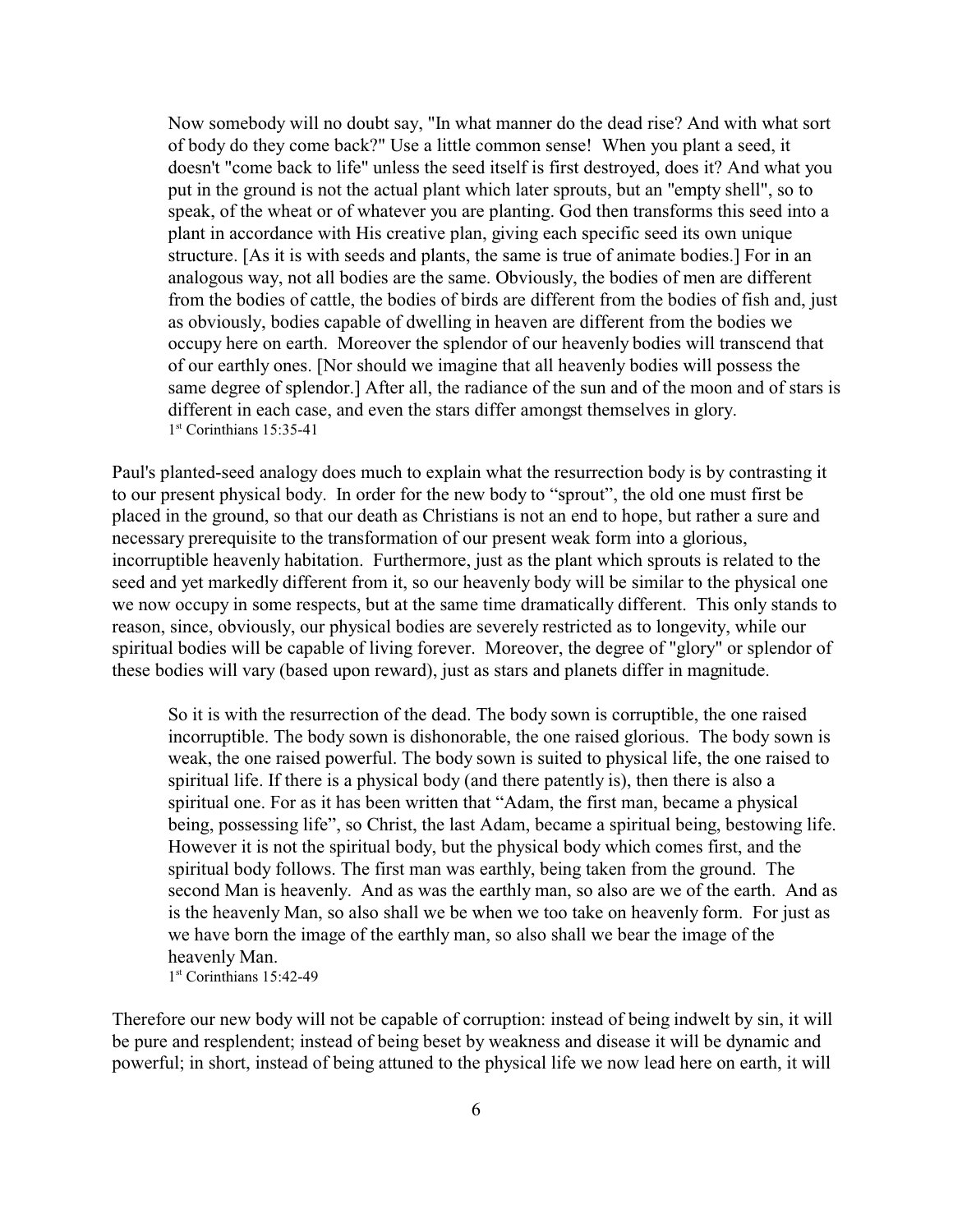be in all ways equipped for leading the spiritual life that we shall possess for all eternity. Furthermore, our possession of the new body is a sure thing, and Christ has validated the pattern for us: first the physical body, then the spiritual one. This second paragraph from  $1<sup>st</sup>$  Corinthians chapter fifteen thus makes it clear that the resurrection body we shall receive will be just as much in the image of Christ's resurrection body as our current body is in the image of our original forefather, Adam. The exact nature of the resurrection body, then, can be better understood only by considering the passages which elucidate Christ's resurrection, for "when He appears, we will be like Him" (1Jn.3:2).

The Post-resurrection, pre-glorification appearances of our Lord are to be found in Matthew 28, Luke 24, John 20-21, and Acts 1:6-11. We may summarize some of the more obvious points about the characteristics and capabilities of His new body (and consequently of the ones we shall inevitably occupy) as follows:

1. Christ's resurrection body is recognizable in all ways as a genuine human body:

a. His resurrection body is tangible (Matt.28:9; Lk.24:39; Jn.20:17; 20:27).

b. In His resurrection body, He is recognizable as a distinct, unique individual (Lk.24:31; Jn.20:16; 20:20; 20:26-28; 21:12).

- 2. His resurrection body is capable of normal human activities:
	- a. Speaking (Matt.28:10; 18-20).
	- b. Walking (Lk.24:15).
	- c. Eating (Lk.24:43; Jn.21:12-13).

3. In His resurrection body, Christ has the ability to appear and disappear at will:

- a. Appearance (Lk.24:36)
- b. Disappearance (Lk.24:31)

4. In His resurrection body, Christ has the ability to travel with incredible rapidity, and through impenetrable barriers:

- a. Christ exited the tomb before the angel moved the stone (Matt.28:1-3).
- b. He moved through the closed doors (Jn.20:19).
- c. He ascended to heaven (Acts 1:9-10).

We fully expect ourselves and our departed loved ones in Christ to possess a body similar to Christ's at the resurrection. One important point to make, however, is that the majority of the passages which relate to Christ following the resurrection depict Him before his ascension, session and glorification, so that while the body He possesses in resurrection is surely the same before and after these events, His appearance is quite different following His glorification. (Rev.1:12-16, Acts 9:1-6; 22:6-11; 26:12-18). In like fashion, we can expect our resurrection bodies to be "glorious" as well (1Cor.15:43).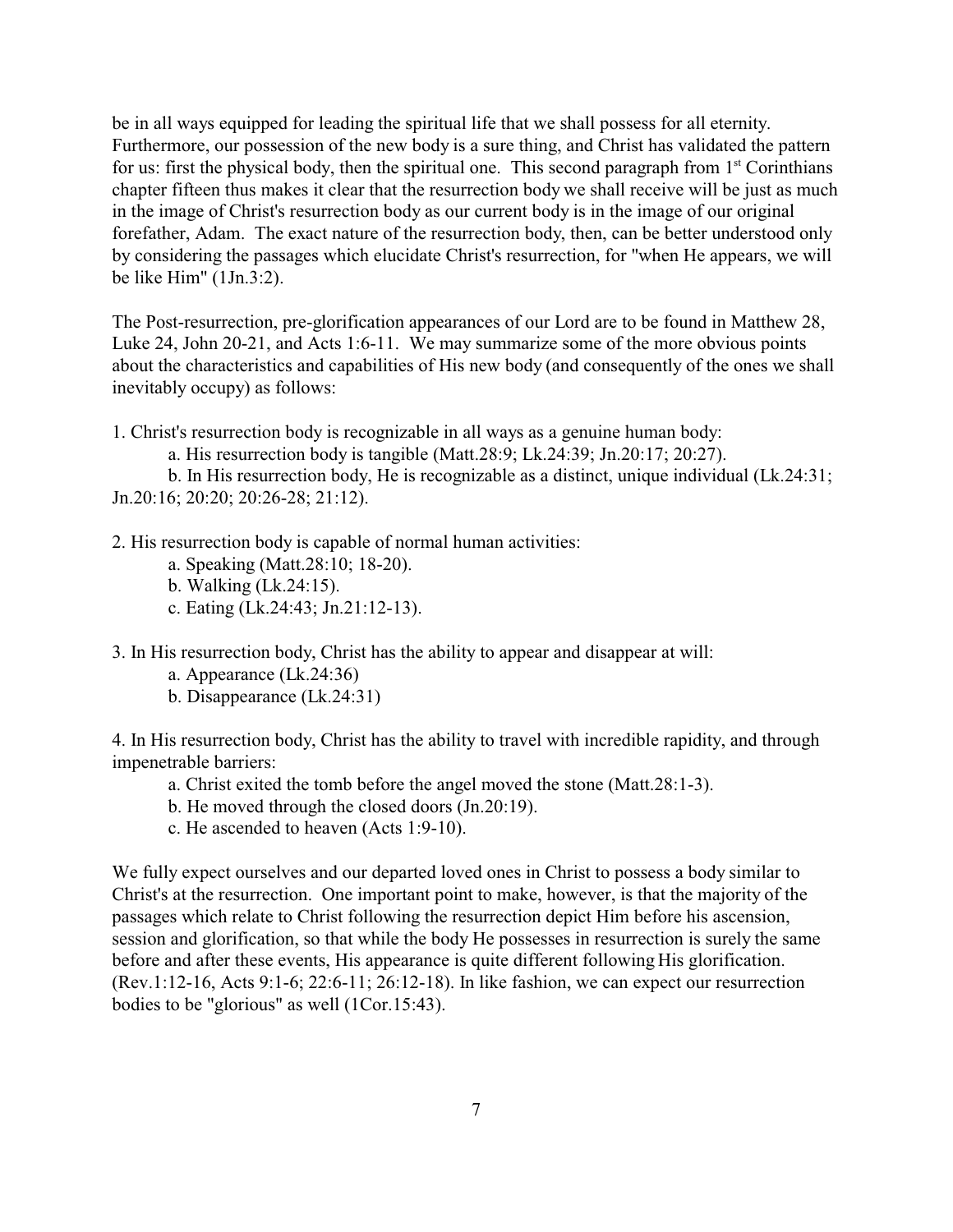After the resurrection then, our new bodies will be similar to our old ones in many important ways, just better in ways we can only imagine. We will still be the same people, but without sin and without all the negatives that affect us in this life (Rev.21:3-4).

Resurrection is the ultimate state of all human beings. Even the unrighteous who reject Jesus Christ in this life will experience a final resurrection (albeit one of condemnation: Rev.20:11-15; cf. Dan.12:2; Matt.25:31-46). The spirit-body unity of man is forever. Death is abnormal, a judgment resulting from the sin of our original parents. As believers, we can look forward to a blissful eternity, an interim state at first (2Cor.5:1-10; Rev.6:9), followed by a perfect, eternal body in the pattern of our Lord Jesus Christ.

**The Time of the Resurrection:** Resurrection is the destiny of all human beings. Therefore the resurrection occurs in two distinct categories: the rising of the unrighteous and of the righteous (Dan.12:2; Heb.9:27).

1. The Unrighteous: The resurrection of the unredeemed occurs at the end of human history immediately prior to their evaluation at "the great white throne" (Rev.20:11-15). This resurrection is therefore part and parcel of the final disposition of those who reject Christ in this life, and, as such, it is an integral part of the gospel (Acts 17:31; 24:25).

2. The Righteous: According to 1<sup>st</sup> Corinthians 15:20-28, the resurrection of believers occurs in three phases, "Christ the first fruits, then they who are Christ's at His coming, then the end when He gives the kingdom over to His God and Father. " The resurrection of Christ, of course, is already an accomplished historical fact. The other two phases of the resurrection of believers concern us here:

a. "Those who are Christ's at His coming": This, second echelon occurs at the 2<sup>nd</sup> Advent of Christ (1Thes.4:15ff.). All believers who have already passed on to be with the Lord will be resurrected at that future time when Christ returns to lay claim to His millennial kingdom.

b. "Then the end": At the conclusion of Christ's millennial rule, our Lord will "hand over" the kingdom to our Father (1Cor.15:24), and "death will be swallowed up in victory" (1Cor.15:53-57).

**Conclusion:** As believers, we look forward with confident hope and expectation to the day when we, like our risen Lord, shall experience the reality of a new, powerful, dynamic, glorious body in which we shall spend all eternity face to face with our God. This life may disappoint, but the resurrection will transcend our imagination. No part of our identity will be erased (with the single, welcome exception of sin). The resurrection will not be a subtraction from the dubious pluses of this life, but an addition, rather a multiplication to a yet unknowable degree, the transformation of our humble estate into a brilliant future that will endure for all eternity. While